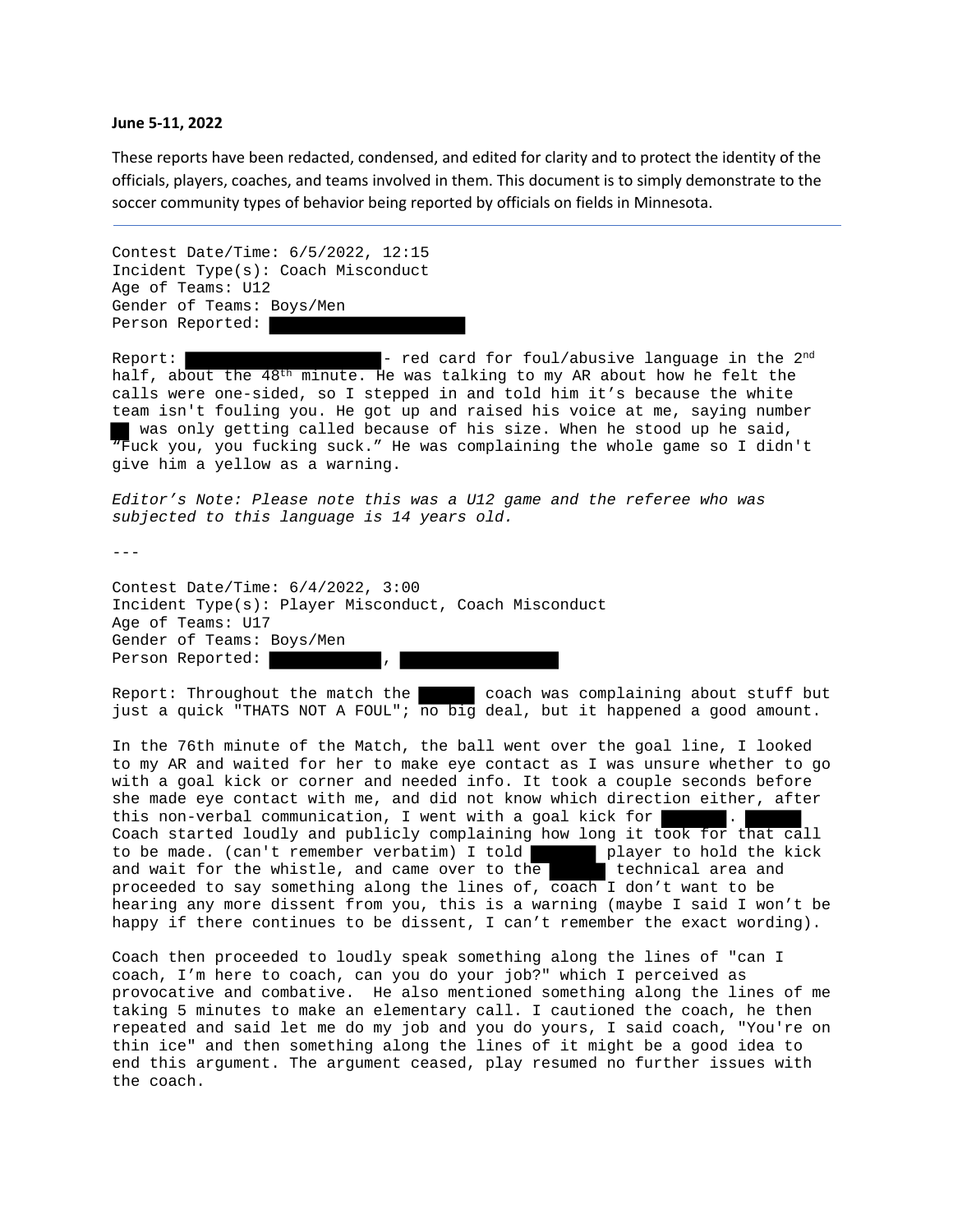He refused to shake my hand after the game while shaking everyone else's hand, but that's just rudeness not misconduct.

After the conclusion of the Match, a rostered player who did not suit up due to injury had approached the crew on the pitch. He proceeded to call me incompetent and mentioned something about my eyes but cannot remember the exact comment. I promptly displayed a red card for Abusive Language.

---

Contest Date/Time: 6/5/2022, 2:00 PM Incident Type(s): Player Misconduct, Spectator Misconduct Age of Teams: U14 Gender of Teams: Boys/Men Person Reported:

Report: In the 47th minute, for for had a breakaway opportunity on net from about midfield, and was being challenged by ) for the ball. As both players got closer to the box, both players began battling for the ball, shoulder to shoulder at first, until pulled down to the ground outside of the box. I called a foul and my AR1 called me over ( $\blacksquare$ ) informing me that from his angle, the defender ) informing me that from his angle, the defender was the second to last defender, and advised a DOGSO red card given that the attacker had a clear and obvious goal scoring opportunity. I agreed with him and gave a red card for DOGSO. The coach demanded an explanation, which my AR1 gave to the coach because I was writing the information down and giving space to the kicker as he had asked me for his 10 yards.

After the match, as we were walking back to our benches, a parent was complaining loud enough for us to hear that the game was poorly refereed and that myself, the center had "no control over the game whatsoever." initially spoke to him asking him to calmly stop talking and to leave the team area, as we had another game to start. I shortly joined the conversation as I was writing down the team scores for the tournament to submit. When I joined the convo, he said to me "what are you squaring up or something?" because I had my arms crossed. I calmly stated that I was not and that I was just standing there, and both myself and continued to ask him to leave the area.

He then said that I was a "stupid boy and didn't know how to referee", to which I replied that I was 19, which was followed up by a laugh and "yeah, tell me that when you can drink a beer". Ithen asked for his name to include in the game report, to which he replied it was  $"$ ", which we assumed was a false name, and left the technical area while continuing to say that we were horrible officials. However, he was walking with a kid from before and after the confrontation, and the kid was either (  $\overline{)}$  or ( )

 $-$ - $-$ 

Contest Date/Time: 6/6/2022, 7:00 Incident Type(s): Player Misconduct Age of Teams: U12 Gender of Teams: Girls/Women Person Reported: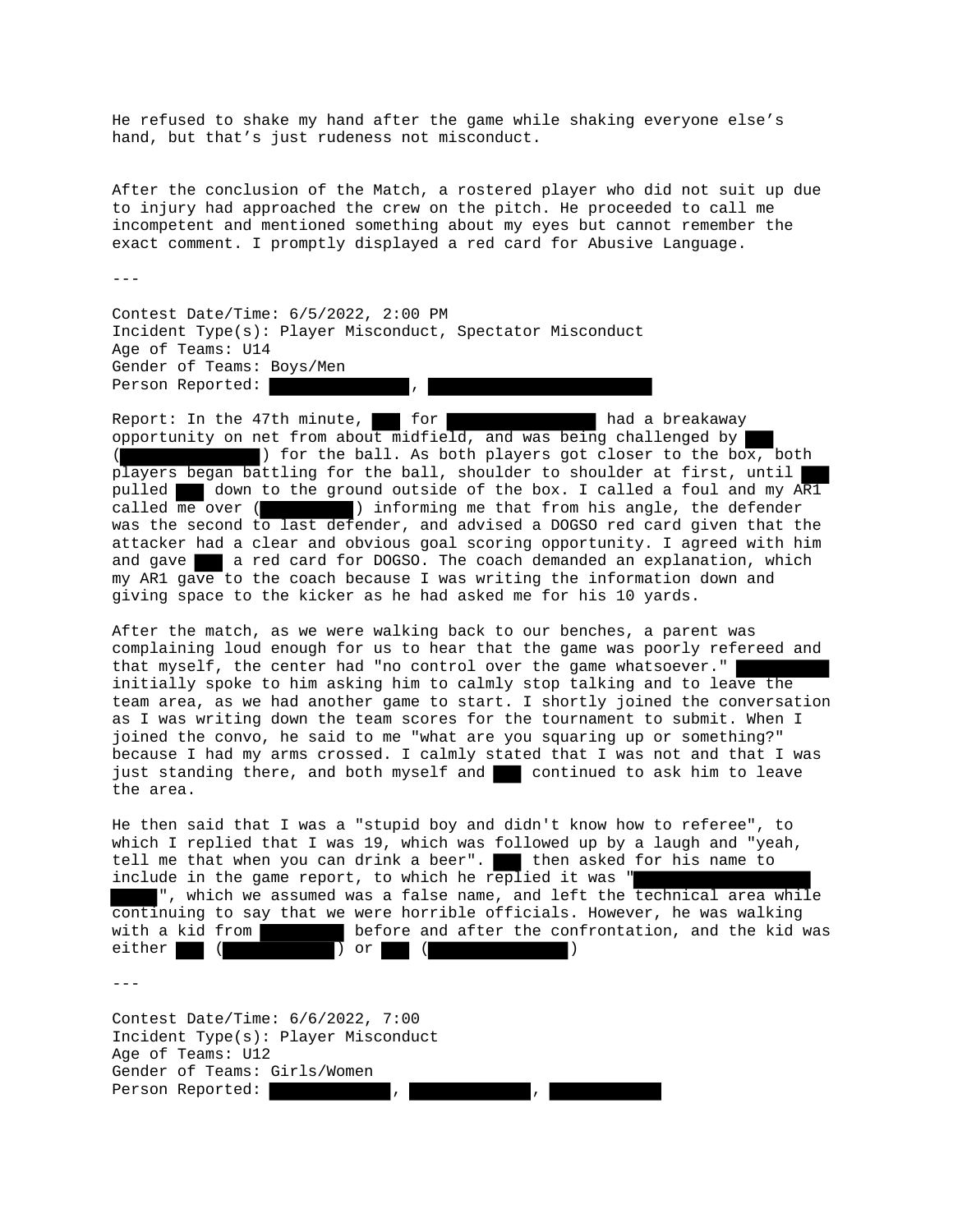Report: At approximately minute 17, player ( ) was advancing downfield with the ball, beginning a promising attack. Player ( ), a defender from , proceeded downfield and charged into Trecklessly and without a play for the ball. The used significant force in the charge, toppling her opponent. An unsporting behavior caution was issued for due to the severity of the foul. After the fact, complained of a possible head injury and was treated by the coach appropriately.

At approximately minute 32, the state of the goalkeeper blocked a shot and the ball rebounded. A teammate deliberately passed the ball back to the goalkeeper, who picked it up. At this point, an IFK was awarded to the outside of the goal area.

When the IFK was taken, a defensive wall formed along the goal line. Player ( ) was positioned to the side and farther out than the wall, and therefore encroaching on the kick. I marked off 10 yards, and the kick was taken. At my whistle, she charged forwards before the ball was tapped. A caution was issued, and the kick retaken.

On the retake, the ball was tapped slightly then kicked towards the goal by an player. Its trajectory went towards the goal, directly above player ( ). At this point, she reached above her head with an arm (an unnatural and deliberate movement), blocking the ball from entering the goal. Had her arm remained at her side, the ball would have entered the goal. She was sent off for denying a goal scoring opportunity by handling the ball, and a penalty kick was awarded to

---

Contest Date/Time: 6/6/2022, 6:00 Incident Type(s): Player Misconduct Age of Teams: U14 Gender of Teams: Boys/Men Person Reported:

Report: **Report:** received a caution in the 1st half when he recklessly pushed an opponent with extended arms in the back, then received a 2nd caution in the 2nd half when he publicly dissented by slamming the ball into the ground after being called for a tripping foul which resulted in a penalty kick.

 $---$ 

Contest Date/Time: 6/6/2022, 6:00 Incident Type(s): Player Misconduct Age of Teams: U17 Gender of Teams: Boys/Men Person Reported:

Report: In the 28th minute of the second half,  $\blacksquare$  from ( ) received two cautions and a send off. All took place at the same time. The first caution was for dissent after a challenge for the ball which I called "no foul". Upset by this he swore because there was no foul committed against him. He then kicked the opposing player, who challenged and got the ball away from him, in the leg after the ball was kicked. I gave a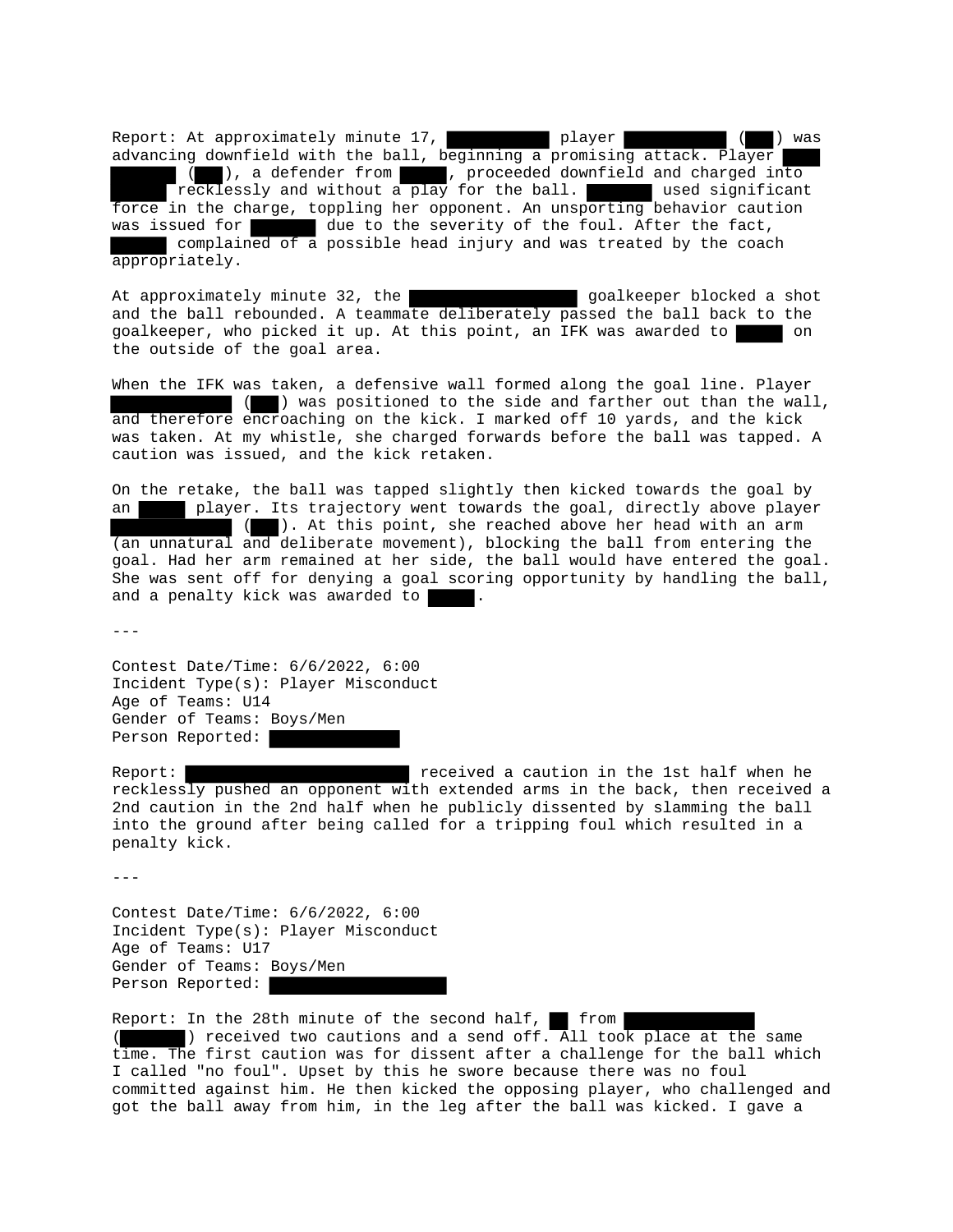second caution for UB due to kicking the player behind the play. I then sent him off for receiving two cautions. --- Contest Date/Time: 6/7/2022, 7pm Incident Type(s): Player Misconduct Age of Teams: U16 Gender of Teams: Boys/Men Person Reported: Report: 44th minute of challenged the goalkeeper with excessive force. For his actions, player was shown a red card for Serious Foul Play  $---$ Contest Date/Time: 6/7/2022, 7:00 pm Incident Type(s): Player Misconduct Age of Teams: U19 Gender of Teams: Boys/Men Person Reported:  $\begin{array}{ccc} \hline \end{array}$  ; Report: At the 77th minute had a clean slide tackle on Next gave a hard push to chest. Then threw a punch at Players were then separated, and both were given red cards for violent contact and removed from the game.  $---$ Contest Date/Time: 6/5/2022, 12:10PM Incident Type(s): Player Misconduct Age of Teams: U19 Gender of Teams: Boys/Men Person Reported: Report: First Half 36' minute:  $\qquad \qquad$  - Yellow Card: Dissent 37' minute: – 2nd Yellow Card: Dissent 43' minute: stated to players on the field they were a minority team. None of referee crew heard the discriminatory comment. Players came together, Tempers flared and words were exchanged. Multiple players were swearing at the players. apologized for his comments. MNSRC Discriminatory Events Protocol followed but prior to both teams being addressed told center official his team was done and was not going to finish the match. 44' minute: coach coach told Center Referee his team was done playing. Match was stopped. 45' minute: Coach informed Center Official he would like to file a formal complaint. Reason for complaint: players who were on the field during the match were swearing at him. He was unable to provide player jersey numbers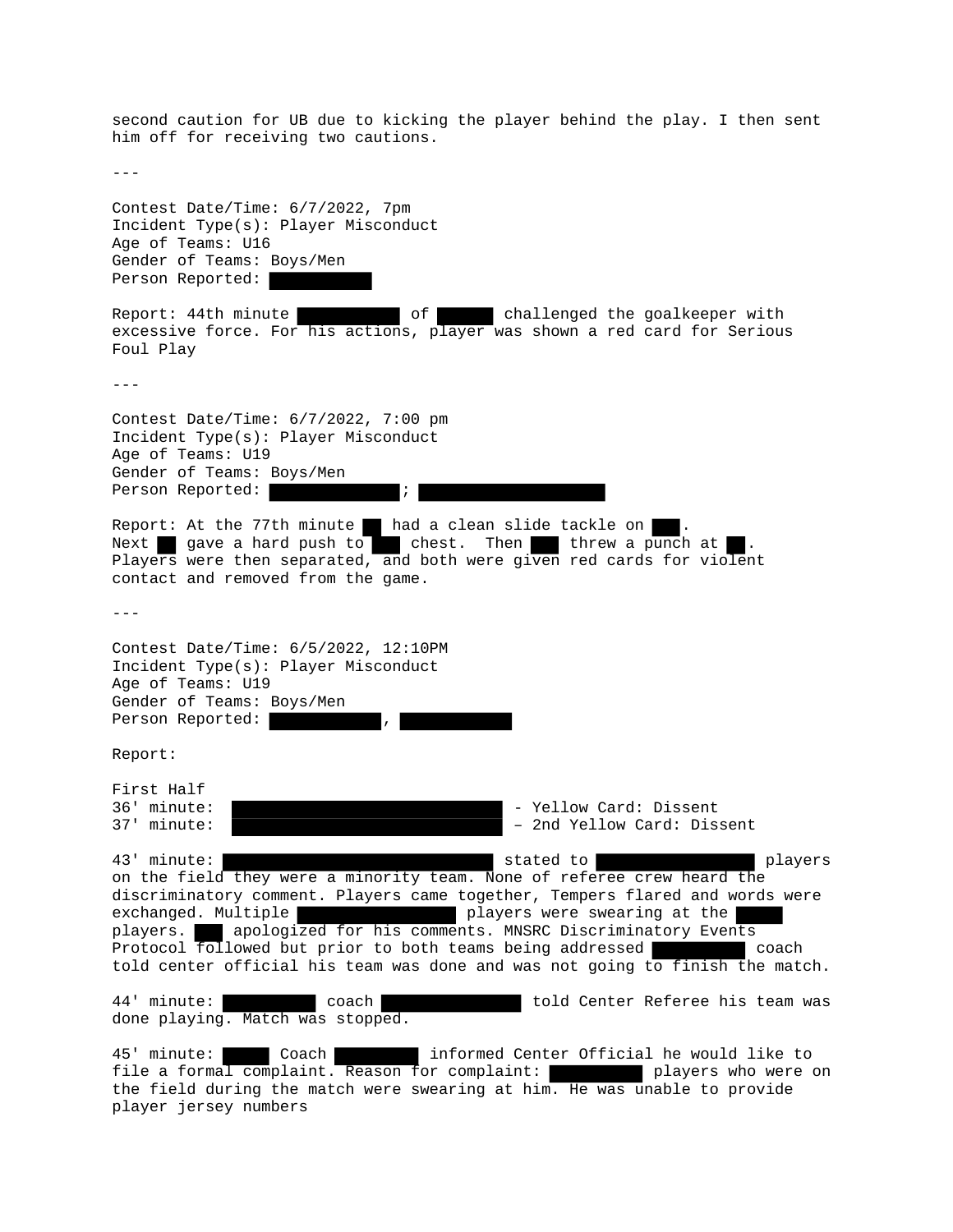54' minute: (After match ended) A parent reported to Center official she was sworn at by a player. She could not provide the match time or number of the player. This occurred while the game was being played sometime in the first half. Investigation could not be completed due to lack of player and coach availability.

 $-$ 

Contest Date/Time: 6/7/2022, 7:45 pm Incident Type(s): Other Age of Teams: U18 Gender of Teams: Girls/Women Person Reported: Description of Reported Person:

Report: There are no yellow or red cards to report for this match.

In the middle of the second half,  $\blacksquare$  had a throw in, and intentionally ran up within a yard of the MU player throwing the ball in. I told to back up, and she took one step back (still not enough to provide the required distance) while saying to me "I'm five yards away." I blew the whistle to stop the throw in and started to approach She turned and started to walk away from me. In hindsight, at this point I should have given **a** vellow card for failing to provide the required distance away from the ball as it is being put into play and/or for dissent.

I told **to come back and talk with me.** She stopped walking away and turned around to face me but did not come any closer. She was probably 4-5 yards away from me. (I could tell because the turf field was marked with American football lines.) I asked her to come closer to me so I could speak with her, but she would not.

At this point, I took a few steps closer to her, and she took a few steps backwards away from me and told me again "I was five yards away." I told her "not to give me any more attitude," took a deep breath, and re-started play. had not been called for any penalties up to that point, so I did not want to over-react, despite my frustration.

The match went on and there were no other incidents or fouls with for the remainder of the match. The match ended in a 1-1 draw, and both teams showed good sportsmanship towards each other and the referees, saying "good game", etc.

However, as I was packing up my referee bag after the match, and and another player approached me and asked for my first and last name. I asked what she needed my name for, and she said "You know why." I responded that I didn't know why, and she said "You know what you did wrong." I then told her that she would need to explain to me what I did wrong, so her teammate then said that I was being too aggressive in asking her to come closer to me during the incident in the second half. I told  $\blacksquare$  that I was sorry if I made her feel uncomfortable, but I needed her to come closer so I could speak with her. I told her I would ask that of any player on the pitch, and that it was not unreasonable. I said that if she still felt that she needed to report me, she had that right, and I provided my first and last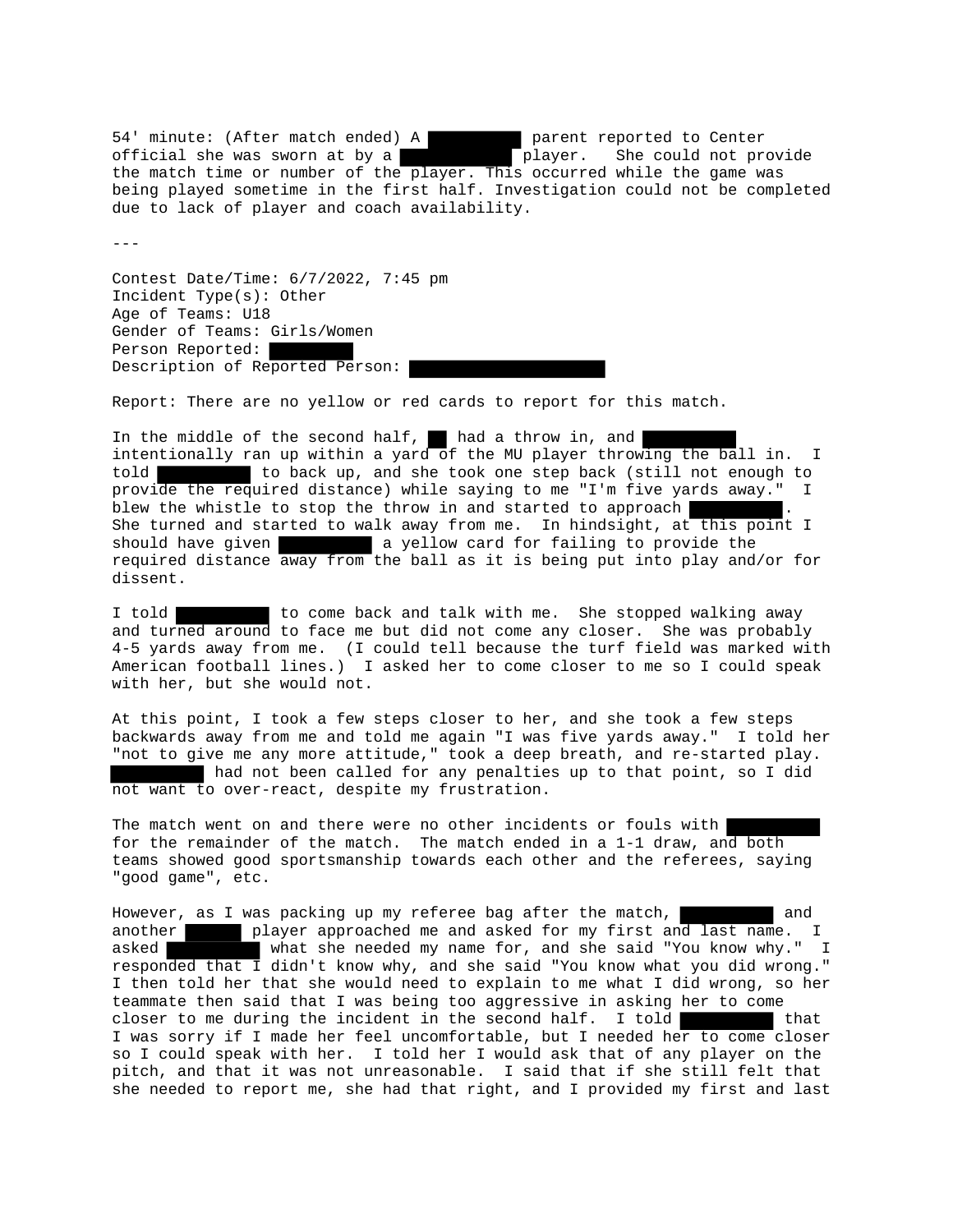name, as well as my email address. After that and her teammate walked away.

After packing up and walking to my car, was standing with (presumably) her father who politely and respectfully asked me what happened. I started to explain the incident when jumped in to explain it herself. The moment she said to her father that she told me "I'm five yards away" her father interrupted and said something like "honey, you can't do that" and "that's talking back to the ref." He then turned to me and said it was her second year of soccer, so she was still learning. I told him that I was sorry if I made his daughter feel uncomfortable, but I just needed her to come closer so I could speak with her. Her father then said I did a good job refereeing the match and that it wasn't a problem. His daughter looked away from me, and I walked to my car and left.

 $- - -$ 

Contest Date/Time: 6/6/2022, 6pm Incident Type(s): Coach Misconduct Age of Teams: U10 Gender of Teams: Girls/Women Person Reported: Coach Description of Reported Person: Dark haired female coach

Report: Coach complaining of call made. Saying, "that was a corner". I said, "it was a goal kick, I made the call." She said, "but ref it's a corner!" In a very rude way.

So then I blew my whistle and ran over to talk to her. I said, "I would appreciate it if you would stop yelling at me." Then she said again, "but it was a corner!" I then said again, "I would appreciate it if you would stop yelling at me." Then she said, "I would appreciate it if you would make the right calls!" Again, in a very rude and sarcastic way. I was stunned by her reply and turned and just walked away. After I walked away, I realized I should have given her a yellow card. I wish I would have because she deserved it. (this is only my first time having an interaction with a coach who was rude and shouting at me, for reference I am only 13 and will do better next time to try to remember to show the Coach a card).

 $- - -$ 

Contest Date/Time: 6/8/2022, 5:30pm Incident Type(s): Player Misconduct Age of Teams: U18 Gender of Teams: Boys/Men Person Reported: Description of Reported Person: (away team) player

Report: Away player received caution for dissent (persistent complaints about referee calls) @ 19th min, public dissent about a throw in call. During half time, (AR1) was talking with coach, explaining an offside call he made in first half. Player chimed in and commented publicly (dissent) about his offside call.  $\overline{I}$  then gave him a second caution, followed with ejection.

The player continued to insult me and  $\blacksquare$ , until his coach stopped him. He didn't show any remorse.